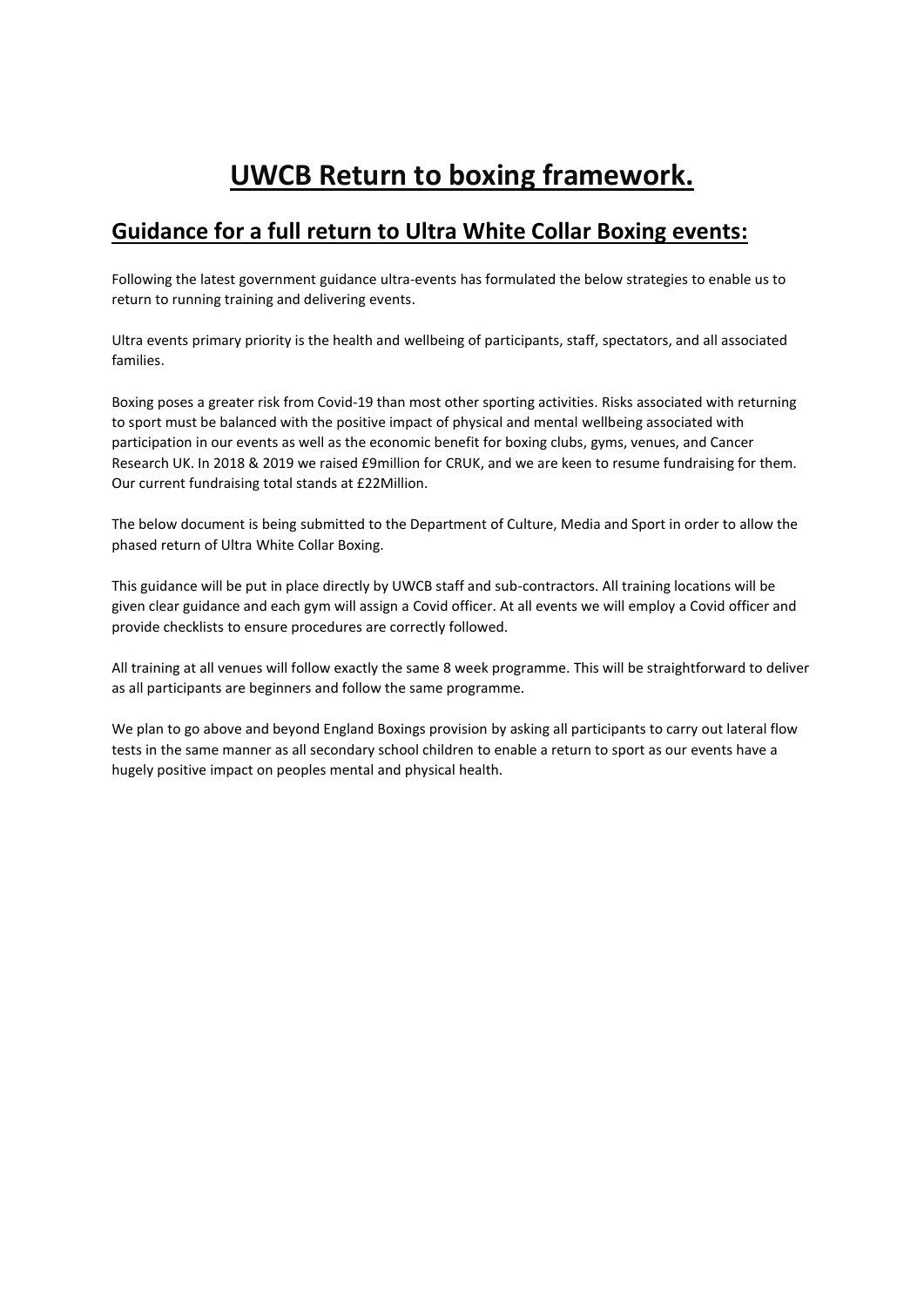## **Ultra white collar boxing – Overview:**

UWCB has organised events since 2009, organising approximately 450 events per year. We operate in over 100 locations in the UK as well as Australia, Poland and we are about to expand to the USA. Since 2009 we have had over 75,000 participants/competitors and entertained over 1,000,000 spectators.

The concept is simple, we pay for beginners to receive 8 weeks of FREE training at gyms that we choose across the UK. At the end of the 8-week training period participants are fairly matched from within the group to box each other at an event which we organise.

Our events are a fantastic way to make boxing accessible to many people and it is a fantastic steppingstone to get the general public engaged in physical activity; a key target following the 'Active lives adult survey'. We have had many adults take part and then go on to enrol their children to local boxing clubs, we introduce entire families to boxing.

We are, to our knowledge the only organisation in the UK running white collar boxing events that provide insurance for participants, this insurance is provided by Bluefin who also insure England boxing.

We are in a corporate partnership with Cancer Research UK's and their biggest fundraising events of this type, to date we have raised over £22Million.

Our sport is 'white collar boxing' and is quite different to the 'Olympic style' boxing that is offered by the national governing body – England boxing. We have more 'competitive' participants than England boxing with over 15,000 per year, compared to England boxings approximate 13,000 carded boxers.

We are not governed by England boxing and have no contact with them. We did discuss working with them some years ago, but it would rule out our events for those over 40 and make our events more dangerous as we would need to use smaller gloves for events to fall in line with their AIBA rules.

Our sport is different in the following ways:

- Exclusively accessible to over 18's.
- Accessible to over 40's.
- Larger 16oz gloves and headguards for participants.
- Entry level for all ages.
- 8 weeks of training is provided FREE of charge for participants and runs to a generic programme.

### **Participant safety**

All participants are from the local area and train together as a group for 8 weeks. They are then matched fairly based on weight, fitness, and ability. All participants wear 16oz boxing gloves and headguards for maximum protection. All participants have pre and post bout medicals on event day and everyone is handed a head injury advice card and given head injury advice following their bouts.

### **Medical cover**

All events are covered by CQC registered independent ambulance providers. We always have: 1 x frontline ambulance / 1 x paramedic / 2 x Technicians.

We also employ a clinical director to ensure our medical standards are the highest possible.

## **Quality control**

We regularly carry our quality control checks at our events to ensure they are carried out safely and in accordance with our protocols. This includes all aspects of the event including governance visits to check the medical provision.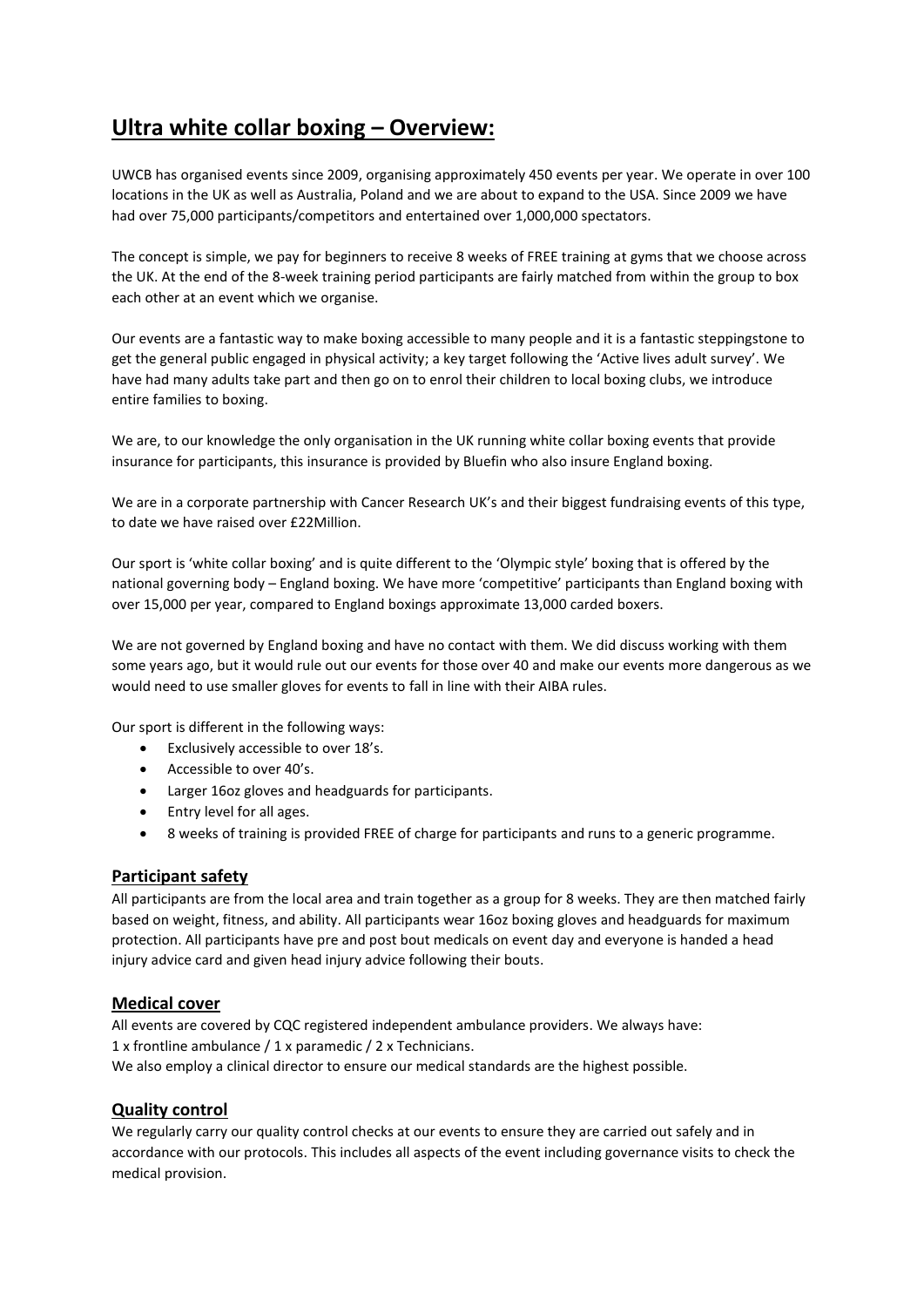## **Covid considerations**

## **Current Covid figures**

The national average is currently 21.6 cases per 100,000 (12.5.21) people in the UK (0.0216% of population) Our summer (July) 2021 events will attract approximately 2,500 participants, statistically 0.54 (less than 1) of our participants could have covid at any time based on current figures.

## **Pre training PARQ**

All participants will be asked to fill out the PARQ that can be found on this link, this ensures all participants are healthy and not within risk groups. It also has many clear Covid guidelines within it ranging from details of symptoms to where to order Covid tests. It also clearly outlines that there is still a risk of contracting Covid whilst attending sessions:

<https://www.ultrawhitecollarboxing.co.uk/pre-training-agreement-par-q/>

## **Risk overview – DCMA Guidance**

According to current evidence, COVID-19 is primarily transmitted between people through respiratory droplets and contact with contaminated surfaces (usually those that are frequently touched but also direct contact with an infected person). Airborne transmission also occurs and is particularly important indoors, in close proximity environments such as occur when participating in some sport.

In the context of what is known about COVID-19 transmission, about combat sport, and about the incidence of asymptomatic but still infectious illness, combat sport is a high-risk activity. Almost all human-to-human transmission is likely to occur at close range (<2m). Contact combat sports involve very close range and sustained contact with other people, and all participants must be made aware of this inherent risk.

- **Droplet transmission and aerosol generation:** the risk associated with each action in an activity based on duration and proximity of participants. Contact combat sports involve very close range and sustained contact with other people.
- **Fomite transmission:** the risk associated with the direct contact between participants during the sport, and equipment and surfaces used in the delivery and participation of the sport. The risk of fomite transmission from skin and blood-borne diseases on training and competition surfaces is a consistent risk for contact combat sports. Contact combat sports' national governing bodies should have welldeveloped guidance and protocols for reducing the risk of fomite transmission and should ensure that these are updated to reflect the specific risks of transmission of COVID-19.
- **Population:** the number of participants likely to take part in the proposed activity plus known risk factors of participants with underlying health conditions or high-risk groups who wish to participate. As contact combat sports are individual sports, population management is a suitable risk mitigation mechanism.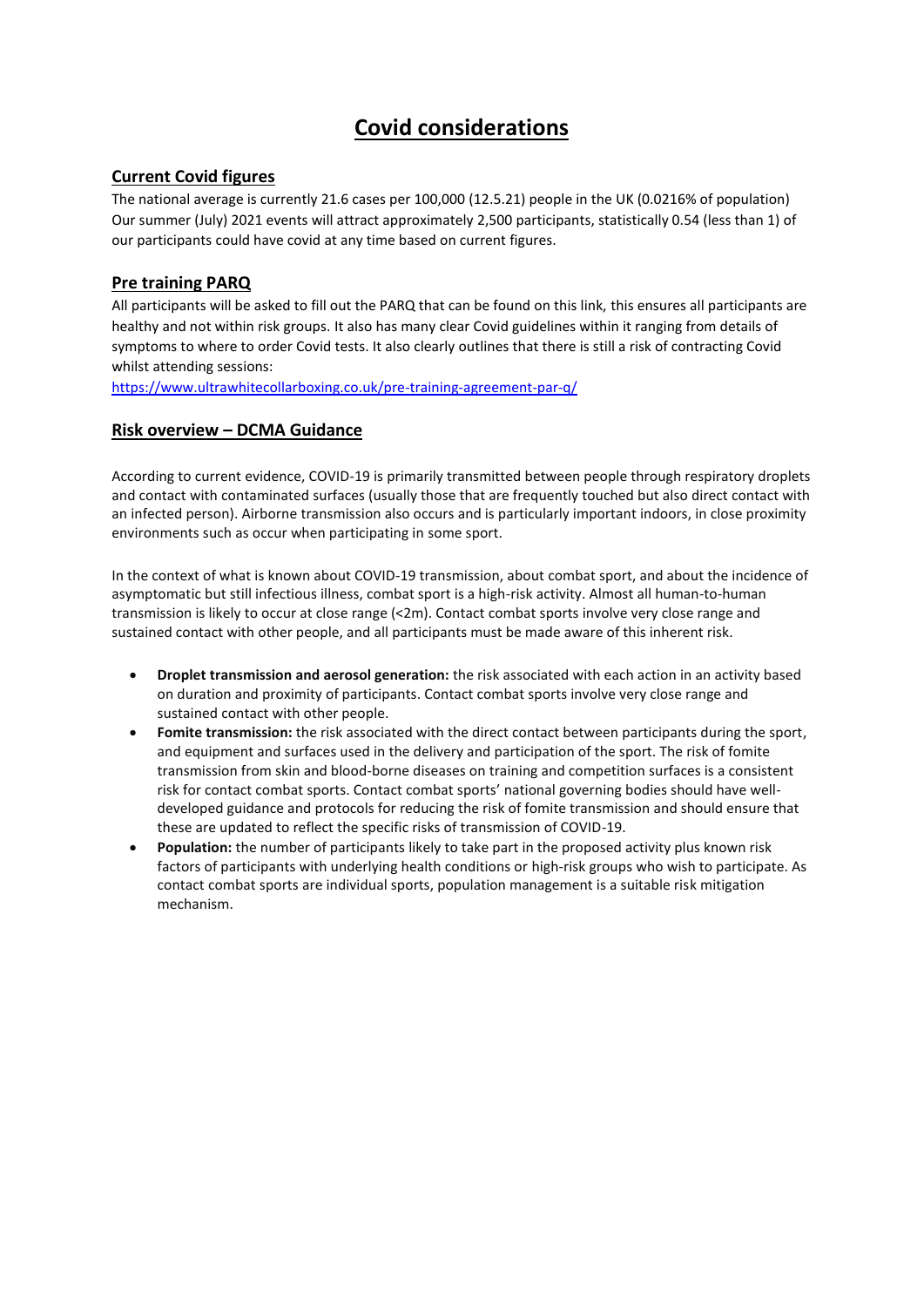## **Identifying carriers**

### **Participants identifying symptoms:**

All participants are made aware of the covid symptoms:

- Persistent cough.
- High temperature, above 37.8 degrees Celsius.
- Loss or change of smell or taste.

All participants are asked not to attend training and follow government guidance if they have any of the above symptoms.

### **Participant testing to identify asymptomatic carriers:**

This the most obvious way to identify those with the virus.

All participants will be asked to carry out at home Lateral flow tests in the same manner as secondary school children. This step should identify asymptomatic Covid carriers who may be spreading the virus unaware that they have it.

Participants will be given the link to the government website and asked to order the home test kit. [\(https://www.gov.uk/order-coronavirus-rapid-lateral-flow-tests\)](https://www.gov.uk/order-coronavirus-rapid-lateral-flow-tests)

Obviously, all participants are told not to attend training and follow government guidance by booking a PCR test. We have also given all participants free access to our YouTube channel to enable them to follow home workouts.

#### **Participants coming into contact with carriers:**

All participants are asked to follow government guidance if they are traced as having come into contact with a covid carrier they should follow the government guidance. This is a significant additional level of safety and is in keeping with practice identified by the events research programme.

### **Event training delivery**

It is recognised that to engage in 'indoor sports' it will obviously be necessary to compromise the 2m social distancing. The increased risk due to close contact will be mitigated by protocols listed in this document and by keeping close contact to a minimum during training.

It is important to note that compliance with legal gathering limits and social distancing must always be maintained when not training. The maximum occupancy for each gym will be limited to one person per 100sqft in line with government recommendations.

Our coaching sessions across the UK will generic and identical in every location with all participants following the same 8 week training programme, this will make implementing the risk mitigation strategies outlined in this and other documents sent far more straightforward than in a typical England boxing training facility.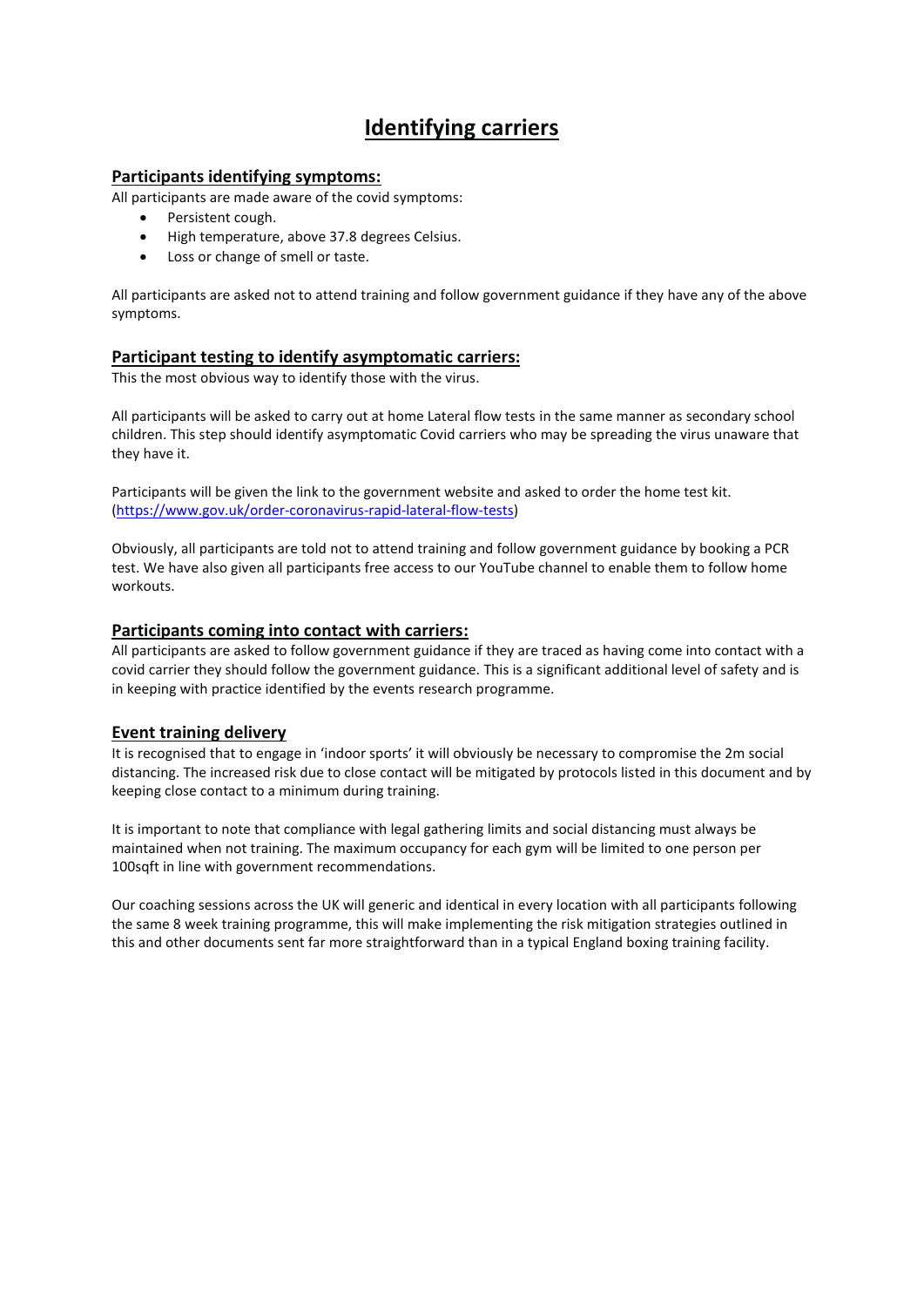## **Phase 1: return to equipment training from May 17th – DCMS Guidance**

At phase 1, contact combat sports can resume contact training. They can train with others and do not have to maintain 2m social distance. This is solely for the use of training with handheld and wearable equipment (such as pad work), and during this phase there should be no direct personal contact or contact with clothing. Sports should provide guidance on whether (and what type of) personal protective equipment (PPE) is appropriate for individuals holding or wearing contact equipment.

Training which involves contact should take place within 'training bubbles', in accordance with the relevant social contact rules at that step of the roadmap. Individuals may only be part of a single bubble at an individual club/gym. Individuals may not be part of multiple bubbles at the same or at different venues (for example a coach may not train with a bubble of similarly experienced participants and then become a coach for a less experienced group; a children's instructor may not coach more than one group of children, even on separate days).

### **Phase 2 – return to contact training – DCMS Guidance**

At phase 2, contact combat sports may resume contact training which includes direct physical contact between participants.

Training which involves contact should take place within 'training bubbles', in accordance with the relevant social contact rules at that step of the roadmap.

Individuals may only be part of a single bubble at an individual club or gym. Individuals may not be part of multiple bubbles at the same or at different venues. For example, a coach may not train with a bubble of similarly experienced participants and then become a coach for a less experienced group. Coaches or officials who operate socially distanced from bubbles and are not holding or wearing equipment can operate across bubbles or multiple gyms. However, even when socially distanced, coaches or officials may wish to limit the number of bubbles or facilities they work with to limit exposure and should make clear to facility operators if they work across multiple venues. Where possible, socially distanced training should be maintained for all participants.

Coaches or participants holding or wearing the equipment are considered to be part of the bubble. Coaches or officials who operate socially distanced from bubbles and are not holding or wearing equipment can operate across bubbles or multiple gyms. However, even when socially distanced, coaches or officials may wish to limit the number of bubbles or facilities they work with to limit exposure, and should make clear to facility operators if they work across multiple venues. Where possible, socially distanced training should be maintained for all participants.

### **Phase 3: return to competition – July 9th – DCMS Guidance**

At phase 3, contact combat sports may resume competition between participants. The provision of competition, including the number of participants permitted to take part, should be determined adhering to legal gathering limits, and dependent on venue capacity (see guidance above on ventilation and venue capacity).

The number of participants set out in legal gathering limits does not include coaches, officials and others attending for work purposes (e.g. event staff), but these numbers must be minimised. Sports should provide guidance on whether (and what type of) personal protective equipment (PPE) is appropriate for individuals holding or wearing contact equipment.

Competition activities in phase 3 should be organised with a minimum 2-week break between phase 3 activities. Phase 1 and 2 activities may continue during this time. Individual sports action plans should set out clearly who is responsible for adhering to measures and maintaining records of phase 3 activities.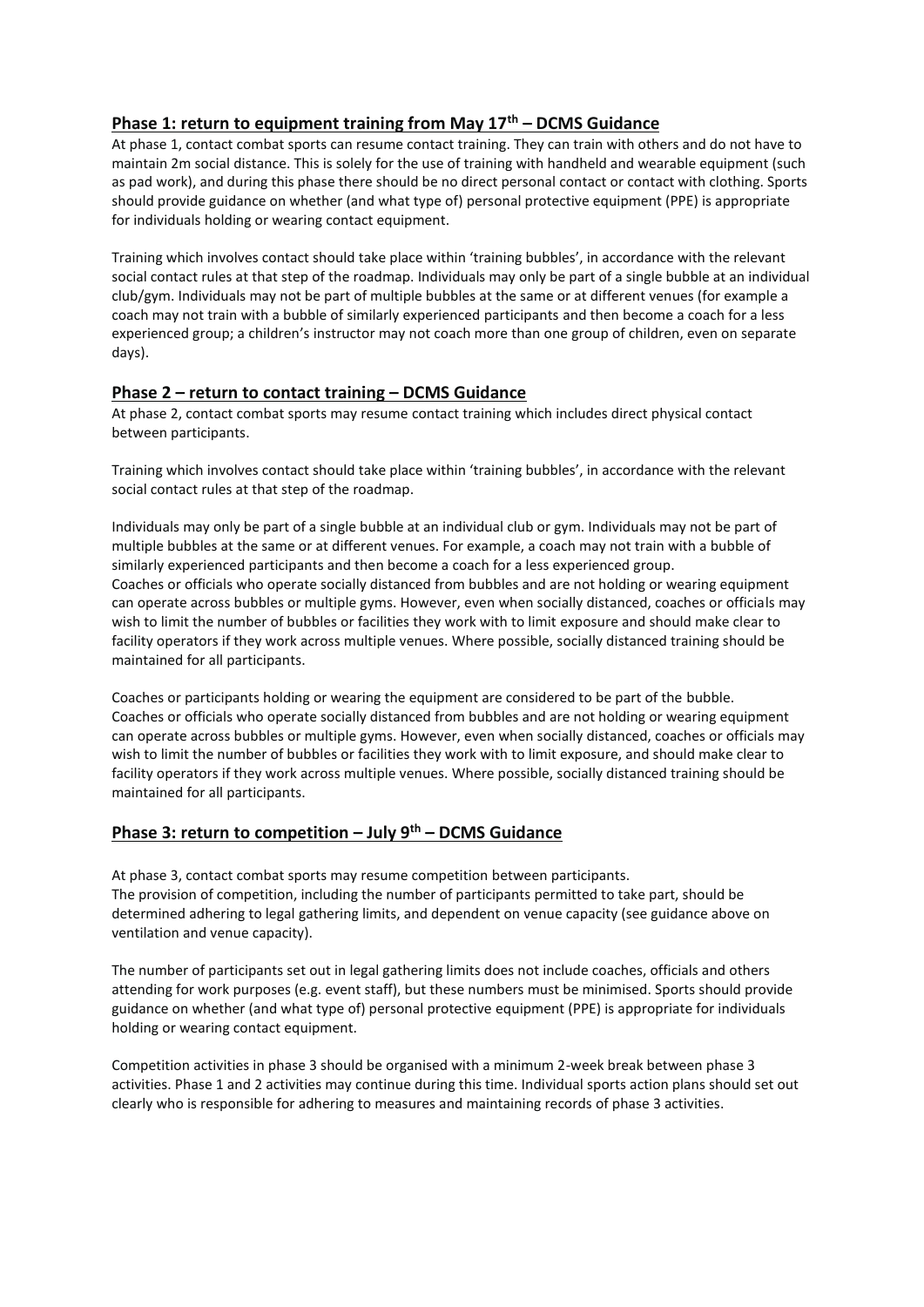## **Training delivery – Phase 1 Ultra Events - Commencing 17th May:**

## **Week 1 (17th May)**

Fitness sessions, all participants socially distanced. Outdoor in groups smaller than 30.

## **Week 2 (24th May)**

Footwork drills, all participants socially distanced. Outdoor in groups smaller than 30.

### **Week 3 (31st May)**

Groups of 6, sub-grouped into pairs. One acting as coach, one punching gloves which are used as pads, swapping within the pair. Participants know what punches are coming and only using jab or 1-2.



## **Week 4 (7th June)**

Progress to punching gloves in faster manner with multiple punch combinations, e.g. jab, 1-2, 1-2-3.

### **Week 5 (14th June)**

Further progress of week 4 activities. Continued in next phase.

#### **Risk Mitigation – Training during Phase 1**

As the sport progresses from outdoors to indoors training and through each phase of its return, the risks due to fomite, droplet or aerosol transmission will increase. This increased risk will be mitigated by the following hygiene and social distancing protocols that will be always maintained and throughout the phase:

- Ensure participants are aware of the 3 main symptoms of Covid-19 which are:
	- o No loss of smell or taste.
	- o Persistent cough.
	- o High temperature.
	- All participants asked to carry out lateral flow covid tests twice per week.
- Coaches to wear masks or visors.
- Coaches to socially distance from participants.
- Groups split into bubbles of 6 for non-contact training.
- Groups of six for all participants, this will be based on weight to further improve participant general safety.
- Bubbles of 6 to socially distance from other bubbles of 6.
- Participants must sanitise their hands prior to entry of gym with their own sanitizer.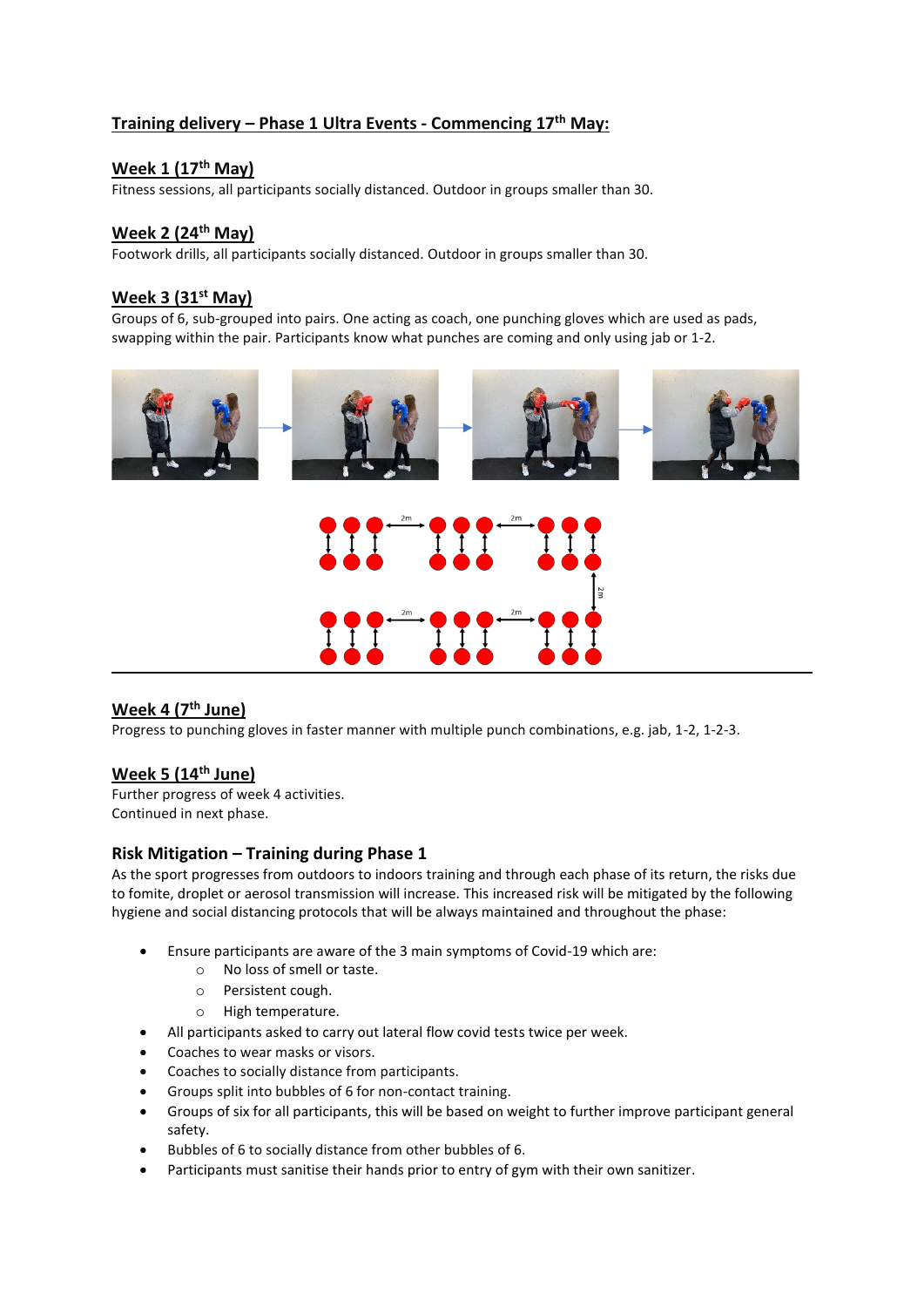- Sufficient hand soap to be provided by gym for post toilet use.
- Gym capacities to be calculated in line with government guidance (100sqft per person).
- Toilet areas to be limited to one per 100sqft (Numbers will be dependent on gym toilet size to be calculated by gyms).
- Bubbles to be utilised prior to entering gym, prior to first session all participants in bubbles will be introduced to each other within an online group.
- Time spent outside gyms before and after training to be minimised via communications with participants.
- Ensure participants bring clearly marked drinks to avoid sharing of bottles.
- Only equipment specifically needed for the exercise will be allowed into the training area, personal belongings must not be brought to the gym.
- Gyms changing rooms not to be used. Participants informed to arrive at training in their training kit.
- During training social distancing will be observed whenever possible e.g., during warms ups, line work.
- Participants must clean their protective equipment before and after each training session. Sharing of personal protective equipment is not allowed.
- Retention of participants email and phone numbers for easy contact.
- Retention of register to ensure list of attendees.
- Good levels of ventilation must be maintained, this may require doors and windows to remain open.
- All participants must sanitise their hands and equipment upon leaving training.
- Ensure gyms are cleaned and disinfected regularly.
- $17<sup>th</sup> 30<sup>th</sup>$  May All training to be done outdoors where possible.
- $31<sup>st</sup>$  May Training to move indoors.

This tables indicates how training start dates and event dates intercede with the hopeful lift of restrictions on June 21<sup>st</sup> and movement to phase 2.

|                 | Start    |          |          |          |          |          |          |          |          |
|-----------------|----------|----------|----------|----------|----------|----------|----------|----------|----------|
| <b>Training</b> |          |          |          |          |          |          |          |          |          |
| start           | Week 1   | Week 2   | Week 3   | Week 4   | Week 5   | Week 6   | Week 7   | Week 8   | Event    |
| 17/05/20        | 17/05/20 | 24/05/20 | 31/05/20 | 07/06/20 | 14/06/20 | 21/06/20 | 28/06/20 | 05/07/20 | 10/07/20 |
| 21              | 21       | 21       | 21       | 21       | 21       | 21       | 21       | 21       | 21       |
| 24/05/20        | 24/05/20 | 31/05/20 | 07/06/20 | 14/06/20 | 21/06/20 | 28/06/20 | 05/07/20 | 12/07/20 | 17/07/20 |
| 21              | 21       | 21       | 21       | 21       | 21       | 21       | 21       | 21       | 21       |
| 31/05/20        | 31/05/20 | 07/06/20 | 14/06/20 | 21/06/20 | 28/06/20 | 05/07/20 | 12/07/20 | 19/07/20 | 24/07/20 |
| 21              | 21       | 21       | 21       | 21       | 21       | 21       | 21       | 21       | 21       |
| 07/06/20        | 07/06/20 | 14/06/20 | 21/06/20 | 28/06/20 | 05/07/20 | 12/07/20 | 19/07/20 | 26/07/20 | 31/07/20 |
| 21              | 21       | 21       | 21       | 21       | 21       | 21       | 21       | 21       | 21       |
| 14/06/20        | 14/06/20 | 21/06/20 | 28/06/20 | 05/07/20 | 12/07/20 | 19/07/20 | 26/07/20 | 02/08/20 | 07/08/20 |
| 21              | 21       | 21       | 21       | 21       | 21       | 21       | 21       | 21       | 21       |
| 21/06/20        | 21/06/20 | 28/06/20 | 05/07/20 | 12/07/20 | 19/07/20 | 26/07/20 | 02/08/20 | 09/08/20 | 14/08/20 |
| 21              | 21       | 21       | 21       | 21       | 21       | 21       | 21       | 21       | 21       |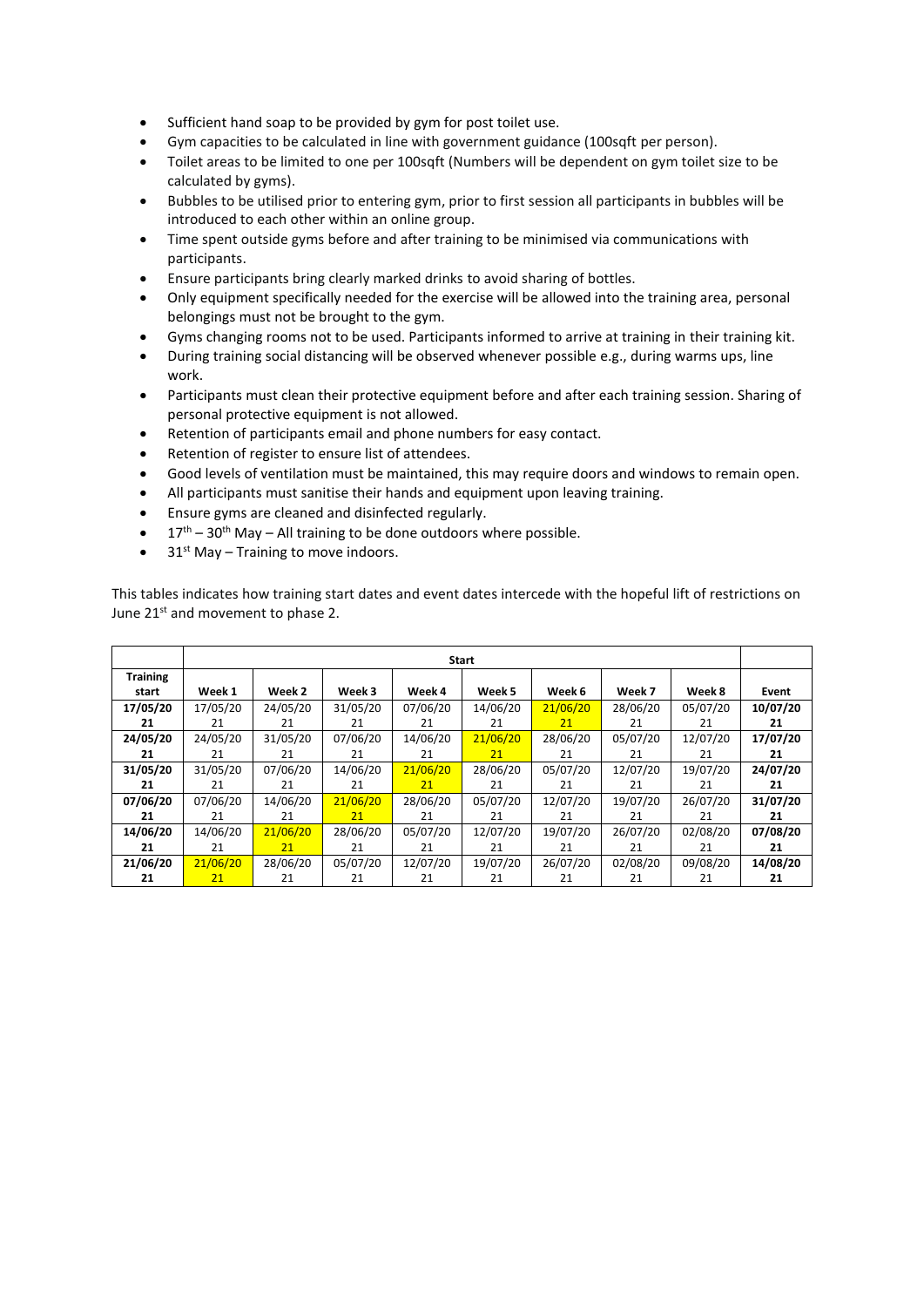## **Training delivery – Phase 2**

At Phase 2, boxing contact training may resume, including direct physical contact between participants. They can train with others and do not have to maintain 2m social distance during the activity.

The following High Risk and Extreme Risk Activities can be performed during phase 2:

- Pad Work (No PPE) indoors
- Sparring

Coaches will not spar with participants and will wear visors or mask whilst working amongst participants. All coaches used only coach within the facilities and do not work at other venues, this limits risk of infection spread between gyms. Coaches will be socially distanced from participants at all times.

Whenever possible, socially distanced training should be maintained for all participants e.g. during warm ups, when performing non-contact training such as bag work or line work.

### **Week 6 (21st June)**

Body sparring commences. Still working in bubbles of 6.

## **Week 7 (28th June)**

Head sparring commences. Still working in bubbles of 6.

### **Week 8 (5th July)**

Head sparring commences. Still working in bubbles of 6.

## **End of week 8 – Event day (July 10th)**

### **Risk Mitigation – Training during Phase 2**

As the sport progresses from outdoors to indoors training and through each phase of its return, the risks due to fomite, droplet or aerosol transmission will increase. This increased risk will be mitigated by the following hygiene and social distancing protocols that will be always maintained and throughout all phases.

- Ensure participants are aware of the 3 main symptoms of Covid-19 which are:
	- o No loss of smell or taste.
	- o Persistent cough.
	- o High temperature.
- All participants asked to carry out lateral flow covid test twice weekly.
- Coaches to wear masks or visors.
- Coaches to socially distance from participants.
- Participants must sanitise their hands prior to entry of gym with their own sanitizer, sufficient hand soap to be provided by gym for post toilet use.
- Groups of six for all participants.
- Only equipment specifically needed for the exercise will be allowed into the training area, personal belongings must not be brought to the gym.
- Gyms changing rooms not to be used. Participants informed to arrive at training in their training kit.
- Ensure participants bring clearly marked drinks to avoid sharing of bottles.
- During training social distancing will be observed whenever possible e.g. during warms ups, line work.
- Participants must clean their protective equipment before and after each training session. Sharing of personal protective equipment is not allowed.
- Retention of participants email and phone numbers for easy contact.
- Retention of register to ensure list of attendees.
- Good levels of ventilation must be maintained, this may require doors and windows to remain open.
- All participants must sanitise their hands and equipment upon leaving training.